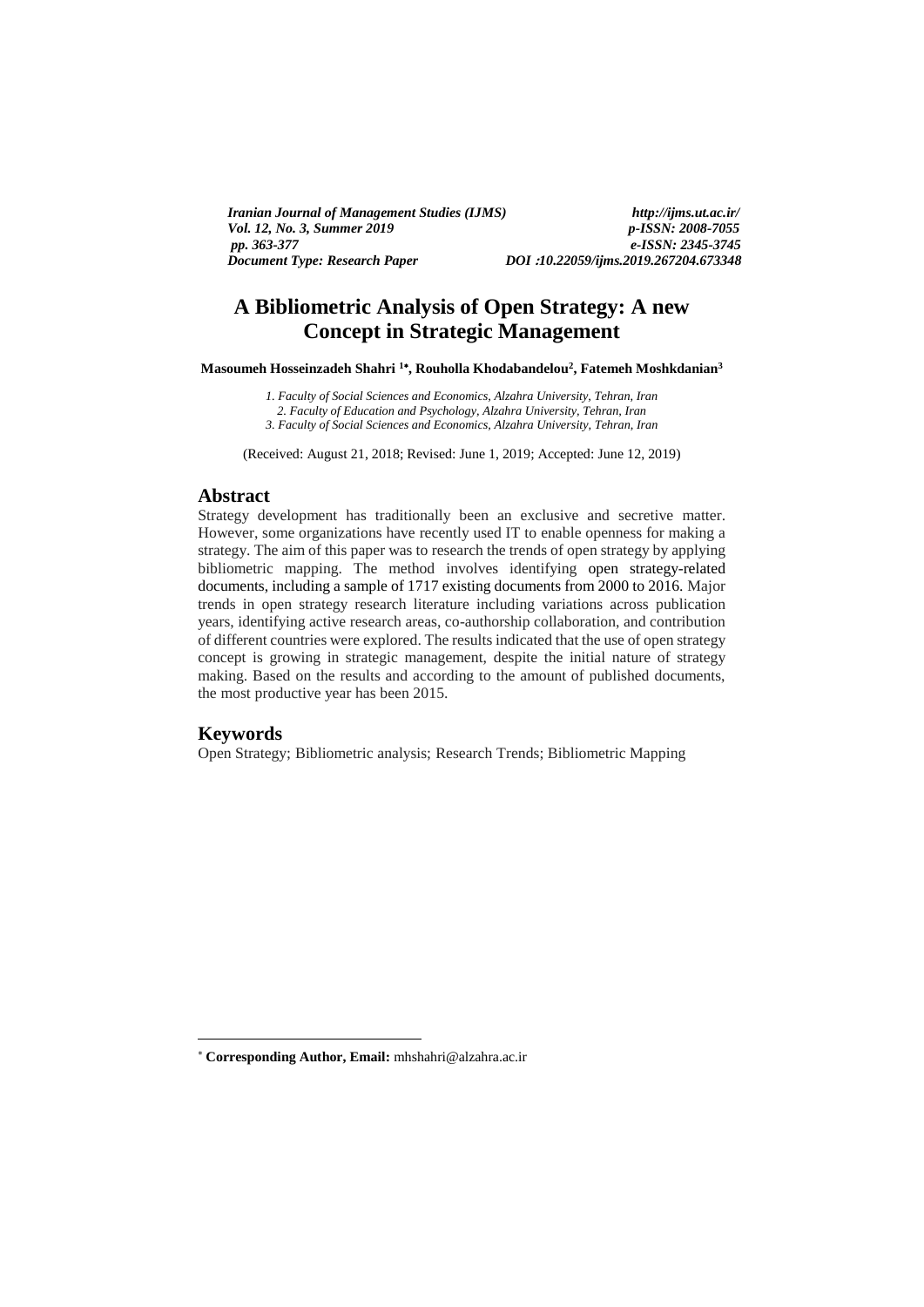### **Introduction**

Typically, strategic management means that top managers of a company formulate and implement the main goal and initiatives by considering the resources and assessing the environment (both external and internal) in which it competes (Nag et al., 2007).

Traditionally, strategy making is considered as an inherently secretive activity in which top management team (Gast & Zanini, 2012) and the group of elites who engaged inside the organization works on it. However, nowadays information technology advances and social media expansions are important forces to make the strategy clearer and more open than before as an informal process including more internal and external stakeholders.

During the last decade, there has been a deep change worldwide in sociological, cultural, technological, and organizational factors, contributing to the appearance of open strategy concept. Chesbrough and Appleyard (2007) developed the concept of open strategy based on "Open Innovation". So, open strategy originated from open innovation and involves a broader group of people in the strategy making process; also here the emphasis is on the role of information technology.

According to Chesbrough and Aooleyard (2007), this concept has been presented in various studies with titles including jamming, open strategy, strategy crowdsourcing, strategy blogs, and wikis, or simultaneous online games strategy.

As there is an increasing interest in open strategy, it could be worthy to investigate open strategy trends. Therefore, the aim of this research is bibliometric analysis of open strategy. Bibliometric analyses have been widely applied to evaluate research papers and provide information on growth trends (Fu & Ho, 2015). It is actually used as a quantitative method that is based on the analysis of related publications citation indices and the identification of the most prolific countries and institutes, highly cited publications the authors examine, research field development and the structure of knowledge (Shakiba et al.2016).

The current bibliometric research examines the magnitude of research on open strategy in journals in related papers for publishing strategic management research from 2000 to 2016. The related papers are extracted from Web of Science (WOS), which as one of the most popular databases contains various qualified academic publications.

In the next section, we present a brief theoretical foundation on open strategy. Then, it will be continued by introducing bibliometric studies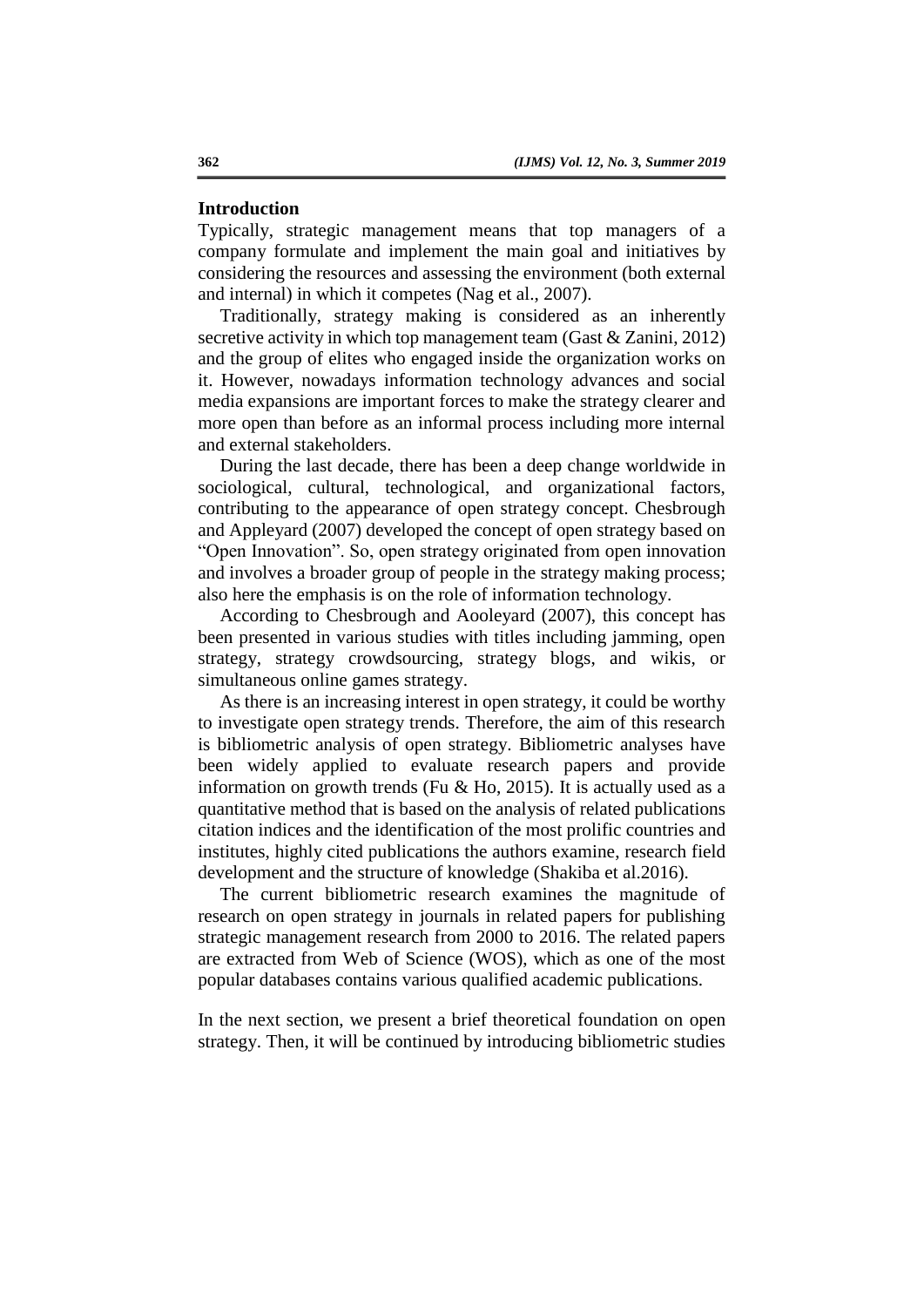and mapping. In the third section, the research methodology is explained. The fourth section is related to the division of the results section into some subsections and finally, the results and avenues for further research will be discussed.

## **Theoretical Foundation of an open strategy**

The traditional balance between customers and suppliers has been changed due to global economy development. Ever increasing competition and change put companies under pressure due to emerging complexity of tasks, digitalization, innovation, ever-increasing cost of communications, high levels of uncertainty, geographic diffusion, networking, self-managing employees and shorter strategic life cycles. In trying to keep or adapt to the global changes in the environment, strategy openness is considered as a way in order for companies to remain competitive (Friis, 2015). Essentially, strategy-making openness shows that the transparency and the number of participants in the process of strategy making at different steps are increasing (Gegenhuber & Dobusch, 2017).

Researchers have noticed a trend in strategic initiatives, which is caused by the organizational environment. Chesbrough and Appleyard (2007) called such a trend "Open strategy" which actually as a movement has contributed to the process of strategy compared to those strategic decisions that are made by experts in the organization from high position. Open strategy are those strategic decisions which are diffused across different levels of organization and are supported by various stakeholders from inside and outside of organizations and also from different sections (Pittz & Adler, 2016). This new kind of strategy making (open strategy) challenges the traditional one because it is done by exclusive members in high levels of organizations (Gegenhuber & Dobusch, 2017).

In other words, it is different from traditional one in the sense that it is not ''top-level strategizing" or ''bottom-up strategizing" from the qualitative point of view empowered by IT and numerous external and internal members involved in accomplishing it. Traditional top-level strategizing as it is shown by its name is done by a limited number of executives of high rank and is secretive and exclusive. On the other hand, bottom-up strategizing is made by a specific number of employees from lower positions in organization or middle managers. (Tavakoli et al.2017).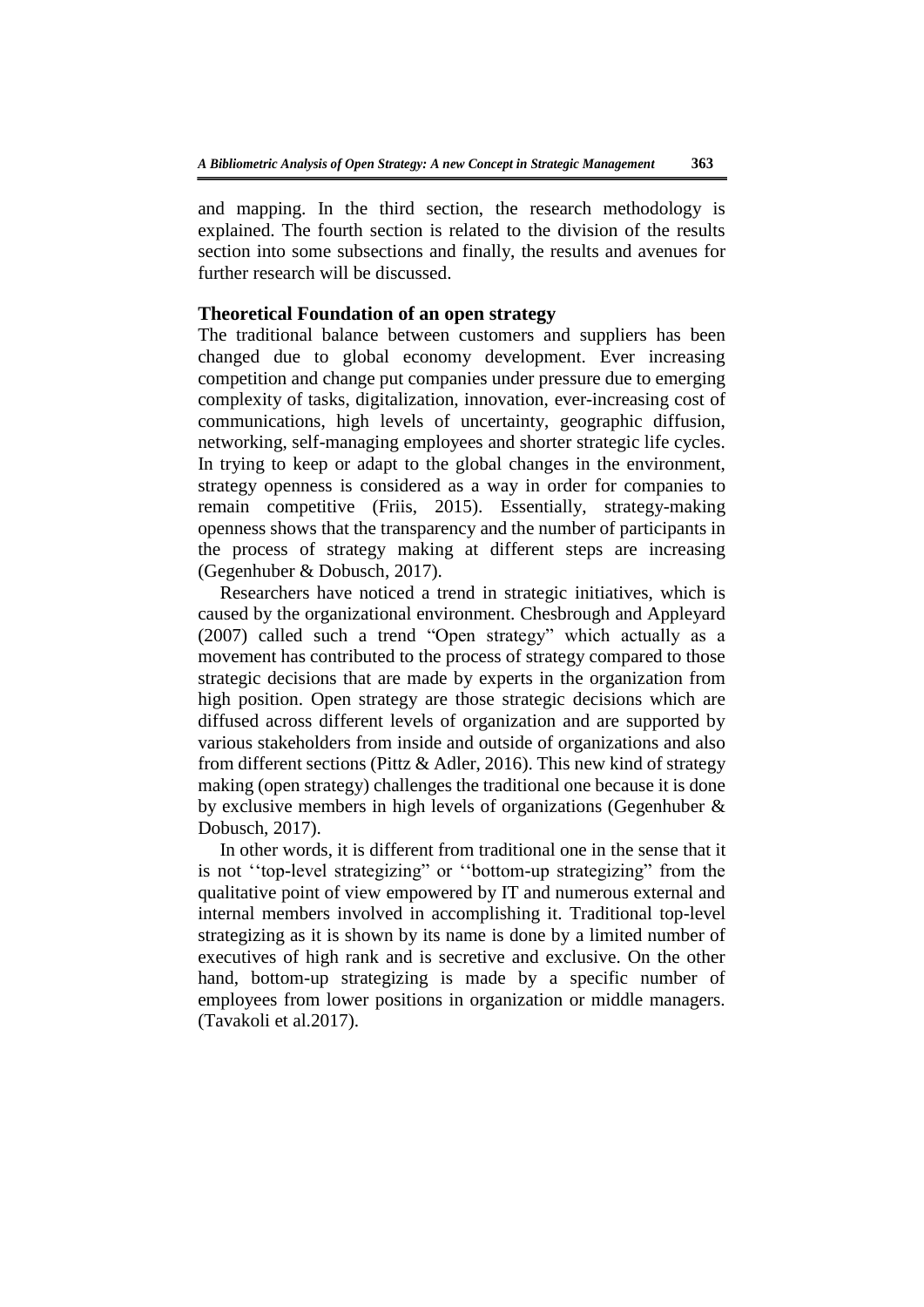As Whittington et al. (2011) mentioned, open strategy involves two important principles; inclusion which points to taking part in 'strategic conversation' in an organization and proposals, viewpoints and information which should be exchanged in order to continuously modify the organization's strategy; and transparency which means that during strategy articulation process, specifically by considering the final produced strategy designation, the related information should possibly be observable.

Birkinshaw (2017) identified four aspects for "Open Strategy" as follows:

Commons-based production: This aspect is considered voluntary. In other words, people come together with the aim of creating information, knowledge or cultural goods such as Wikipedia and software outputs with open source such as Linux, Firefox and Apache.

Crowd-based input to decision making: The crowd refers to numerous individuals both internal like staffs and external like stakeholders who share their ideas. In comparison with the first aspect, the individuals have considerable lower level of commitment and input.

Collective buy-in and action consistent with a specific performance: It simply means having people change their outlook and/or behavior to accomplish a selected approach forward rather than asking them to donate their time, opinions or judgment in developing the strategy. The role of social media and technology in changing behavior is more significant here.

Making sense of a company's selected strategy collectively in capital markets: This aspect is considerable regarding the large information gap between investors and executives, leaving room for intermediaries to make the information gathered by executives more meaningful and explain them.

Open Strategy has improved to contain two basic dimensions: a process which evaluates the impact of considerably vast participation in the process of strategy and the other one is content dimension in which the sustainability of open innovation approach matters (Appleyard & Chesbrough, 2017).

Considering the importance of this new trend in the literature of strategy management, it seems worthy to provide a comprehensive literature review on open strategy in order to show what has been done in this field during 2000-2016 and also the gaps in this regard.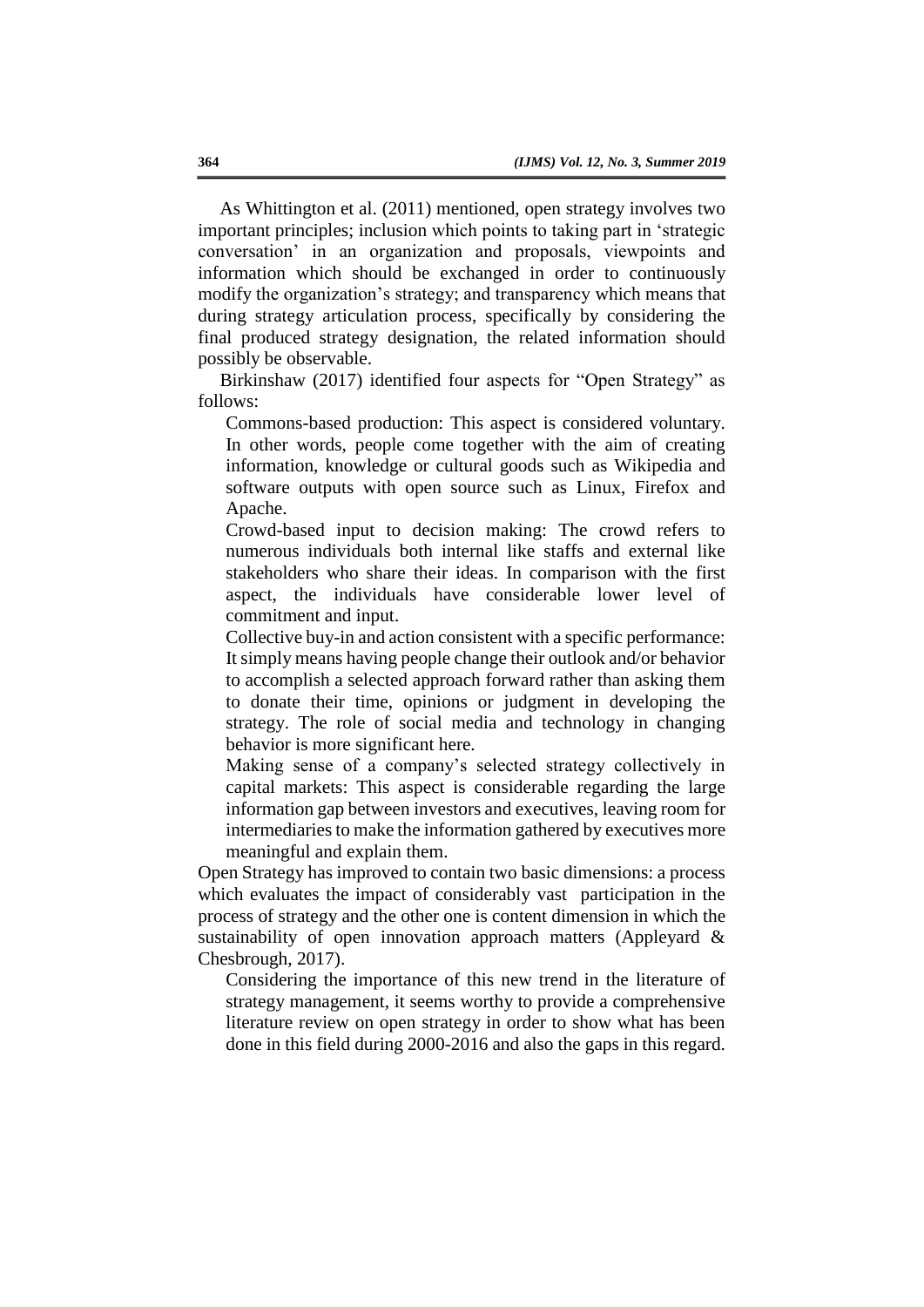With the help of bibliometrics, we represent a generic picture of open strategy in the following sections.

## **Bibliometric studies and Bibliometric mapping**

The function of a bibliometric study is to study and analyze scholarly publications such as books and articles and their citations through combining various tools, methods and frameworks which finally lead to the improvement of various metrics in order to achieve a perception about the intellectual structure of a vast academic discipline and to assess the impact of scientific journals, studies, and researchers (Ponce & Lozano, 2010).

Bibliometric mapping is a major research subject in bibliometric studies literature. Two aspects of bibliometric mapping that can be identified are the creation of bibliometric maps and the graphical representation of those maps.

Bibliometric mapping is used to visualize research literature with various visual maps providing a structural overview of articles (Vošner et al., 2016). One way of using bibliometric mapping is to distinguish the research districts with the aim of providing a survey of the topology, themes, topics, and terms of publications (Van Eck & Waltman, 2011).

Visualization of Similarities (VOS) is one of the popular mapping techniques which has been implemented by Leiden University, Netherlands, as a computer application called VOSviewer. This computer program visualizes bibliometric maps in different ways in order to analyze the publications comprehensively. Mapping and clustering are two advantages of the software "based on the normalized term co-occurrence matrix and a similarity measure" (Van Eck et al. 2010; Van Eck & Waltman, 2014).

In this paper, we employed the Web of Science (WoS) Core Collection database to collect the most relevant open strategy documents published between 2000 and 2016. Then on the basis of the publication year, document type, keywords, co-authorship collaboration, and highly cited articles, variations were analyzed to explore the main trends in open strategy researches.

## **Research Methodology**

The bibliometric analysis was applied to develop the explained objectives in the introduction. Garfield introduced this technique and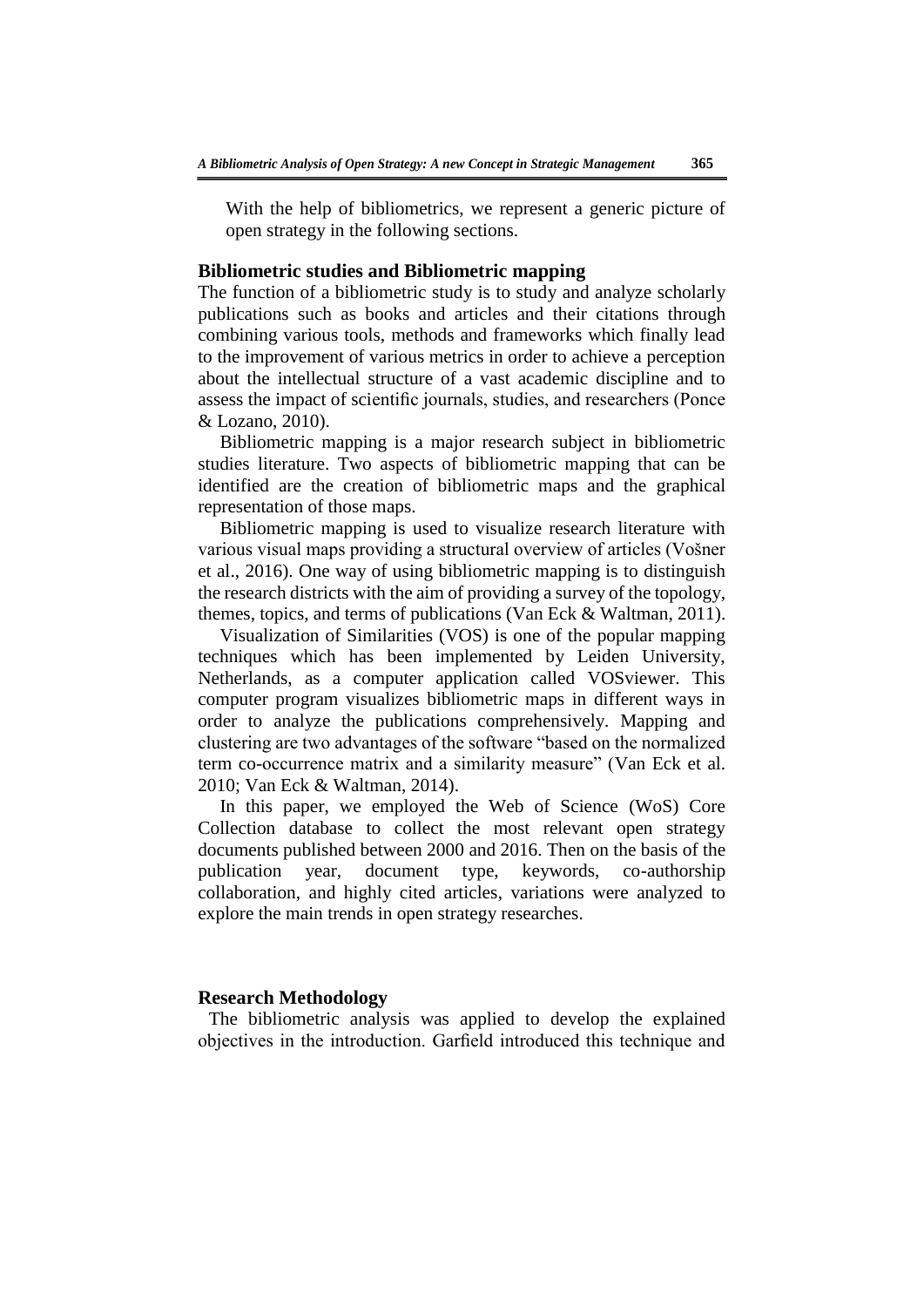argued that it gathers a series of mathematical methods and statistics in order to analyze publications such as articles and books and measure them. It contains statistical methods to change scientific research topics qualitatively and quantitatively in order to Figureure out the publications profiles on the topic and to identify trends within a discipline (Albort-Morant et al., 2016).

A valid database should have been chosen for collection in this study. Accordingly, our data were collected from ''Web of Science Core Collection'' which includes ''SCI-EXPANDED'', ''SSCI'', ''A&HCI'', ''CPCI-S'', and ''CPCI-SSH'' to capture standard articles. Our search encompassed articles published from 2000 to 2016.

The keyword "open strategy" was searched in order to attain relevant documents. Then, these relevant documents were analyzed with the aim of showing research trends, publication, and citation number in each year and area.

The results of our search have been represented through tables and maps. For this reason, we used VOSviewer version 1.6.2. VOSviewer is a computer program which draws maps on the basis of network data. It can also be used for visualizing and exploring these maps. In other words, VOSviewer is chiefly applied to analyze bibliometric networks, but it can also be used as a program to generate, visualize, and explore maps based on any kind of network data. In the current research, the mentioned software was used for constructing and visualizing bibliometric map from topics and abstracts of articles which were published in the WoS over the period 2000-2016.

Then, as the average number of citations per year, a citation index for each study was calculated. Thereafter, the studies in our sample based on this index were ranked to identify the top 500 articles with the highest citation index. This sub-sample was used for our main analyses. However, for more general analysis, the full sample (i.e. 1717 studies) has been used as described in the results section.

#### **Results**

The results of the bibliometric analysis of open strategy is shown in this part. As the purpose of this research was to achieve a comprehensive overview of open strategy studies progress, the analysis has not been limited to any special language, document type, or country. This paper surveyed scientific studies published between 2000 and 2016. As mentioned previously, VOSviewer version 1.6.2 was used for creating and visualizing bibliometric mapping from titles and abstracts of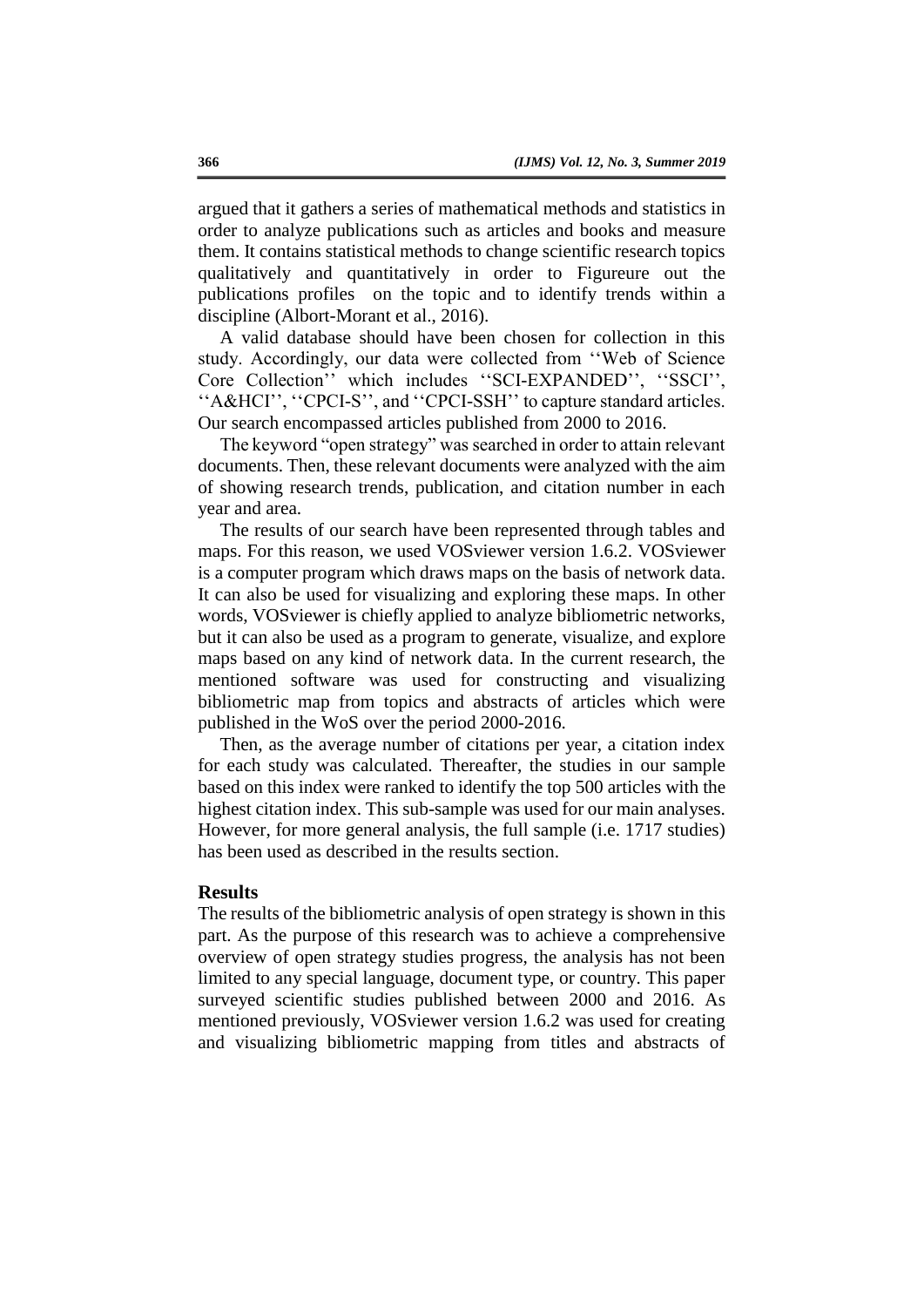articles published in the WoS. The results were clustered in different categories.

## **Document type**

In our analysis of data set, 1717 information sources published from 2000 to 2016 were identified within 7 document types. Table 1 presents the frequency of each type of document.

| Table 1. Document types of open strategy research |                |           |  |  |
|---------------------------------------------------|----------------|-----------|--|--|
| <b>Document Types</b>                             | <b>Records</b> | % Of 1717 |  |  |
| Article                                           | 1051           | 61.211    |  |  |
| Proceedings Paper                                 | 592            | 34.479    |  |  |
| Review                                            | 43             | 2.504     |  |  |
| <b>Editorial Material</b>                         | 19             | 1.107     |  |  |
| <b>Book Review</b>                                | 5              | 0.291     |  |  |
| <b>Book Chapter</b>                               | 4              | 0.233     |  |  |
| <b>Retracted Publication</b>                      | 3              | 0.175     |  |  |

 As Table 1 indicates, articles are the most dominant source of sharing knowledge of open strategy. According to the table, 1051 (61.21%) articles were published in this field during the determinant period. Articles were followed by proceedings papers (n=592; 34.48%) and reviews (n=43; 2.50%). The next ranks were claimed by editorial material (n=19; 1.11%), book review (n=5; 29%) and a book chapter (n=4; 0.23%) for developing knowledge on open strategy.

 The minimum number of published information sources belonged to retracted publications (n=3; 0.18%).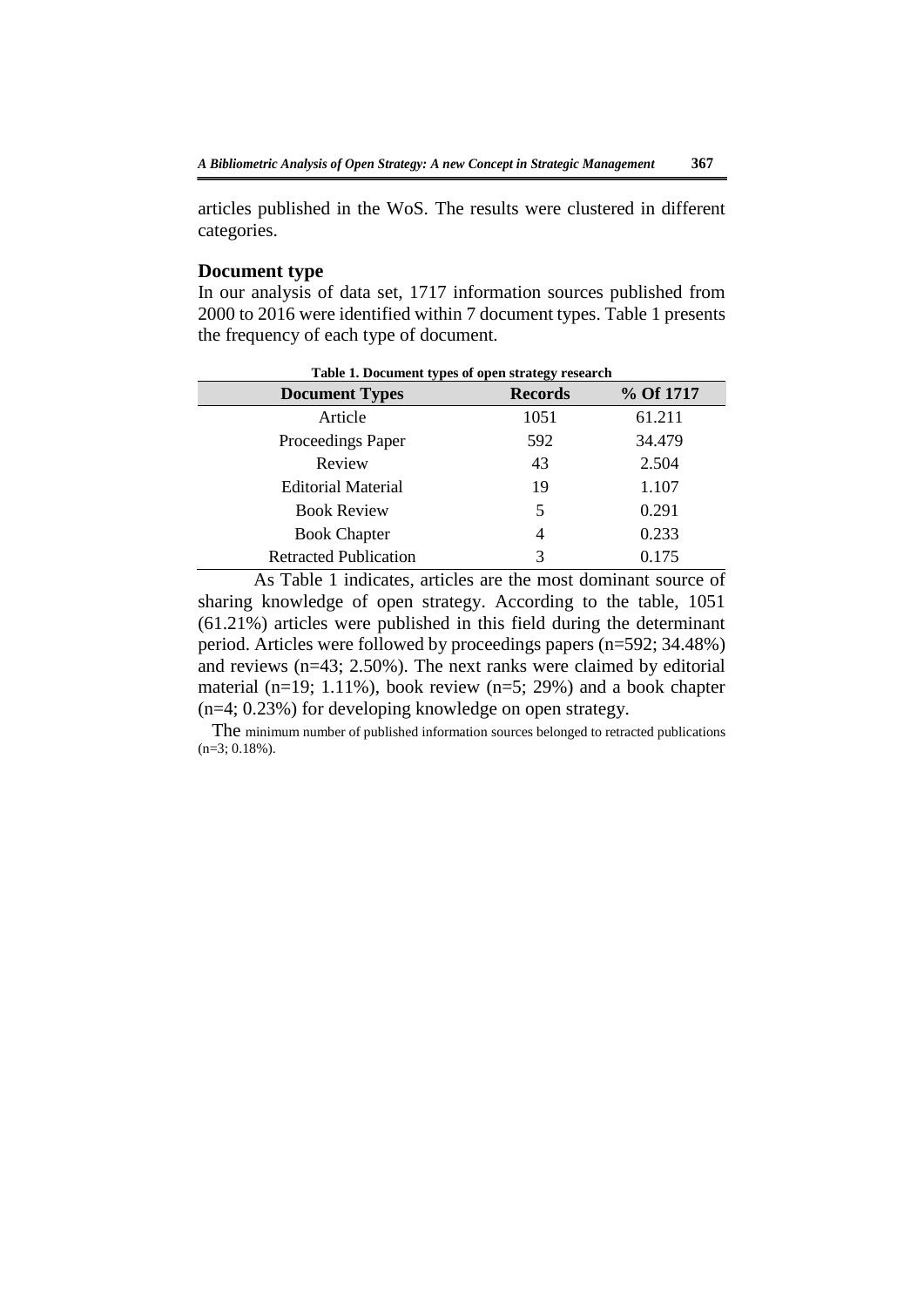The next analysis was applied using bibliometric mapping in order to show journals containing the largest number of papers on open strategy. According to the results, 302 journals were published papers on open strategy. As Figureure 1 shows, journals of Research Policy along with European Journal of Operation claim the largest number of papers related to open strategy.



# **The trend of publications and citations**

Figureure 2 displays the number of studies published on open strategy since 2000. Based on the Figureure, the publication trend can be divided into three stages. The first step relates to the years between 2000 and 2006, when the works in this field were less than 100 per year, with 239 studies published during these years on open strategy. The second step spans the period from 2007 to 2013, when research grew considerably, suggesting the growing attention of researchers to open strategy. The annual volume during this step was more than 100 studies and the whole number of studies during these years was 913. At last, during the third step, from 2014 to 2016, the number of researches rose significantly. The largest number of studies on open strategy is related to 2015 with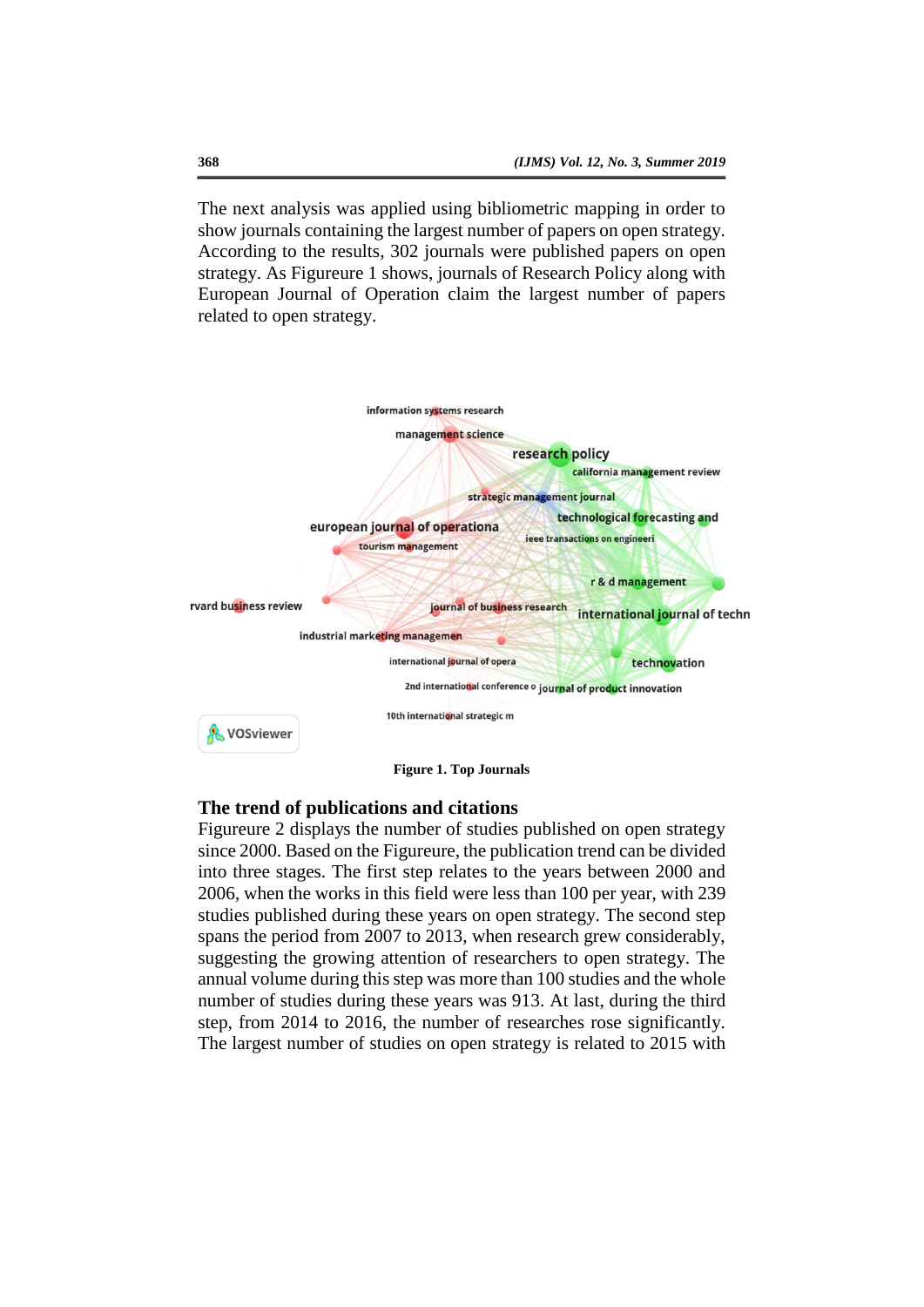

202 papers. In addition, 565 studies were published during these 3 years.

**Figure 2. Number of open strategy publications per year**

Figureure 3 shows the annual number of citations of open studies. Based on the diagram, over the past few years, the increase in a number of citations has been signed to such an extent that it reached as many as 3560 citations in 2015. The highest number of citations over the period of 2000-2016 relates to "Open for innovation: the role of openness in explaining innovation performance among UK manufacturing firms" written by Laursen K. and Salter A. (2006) published in Strategic Management, which has totally received 1070 citations.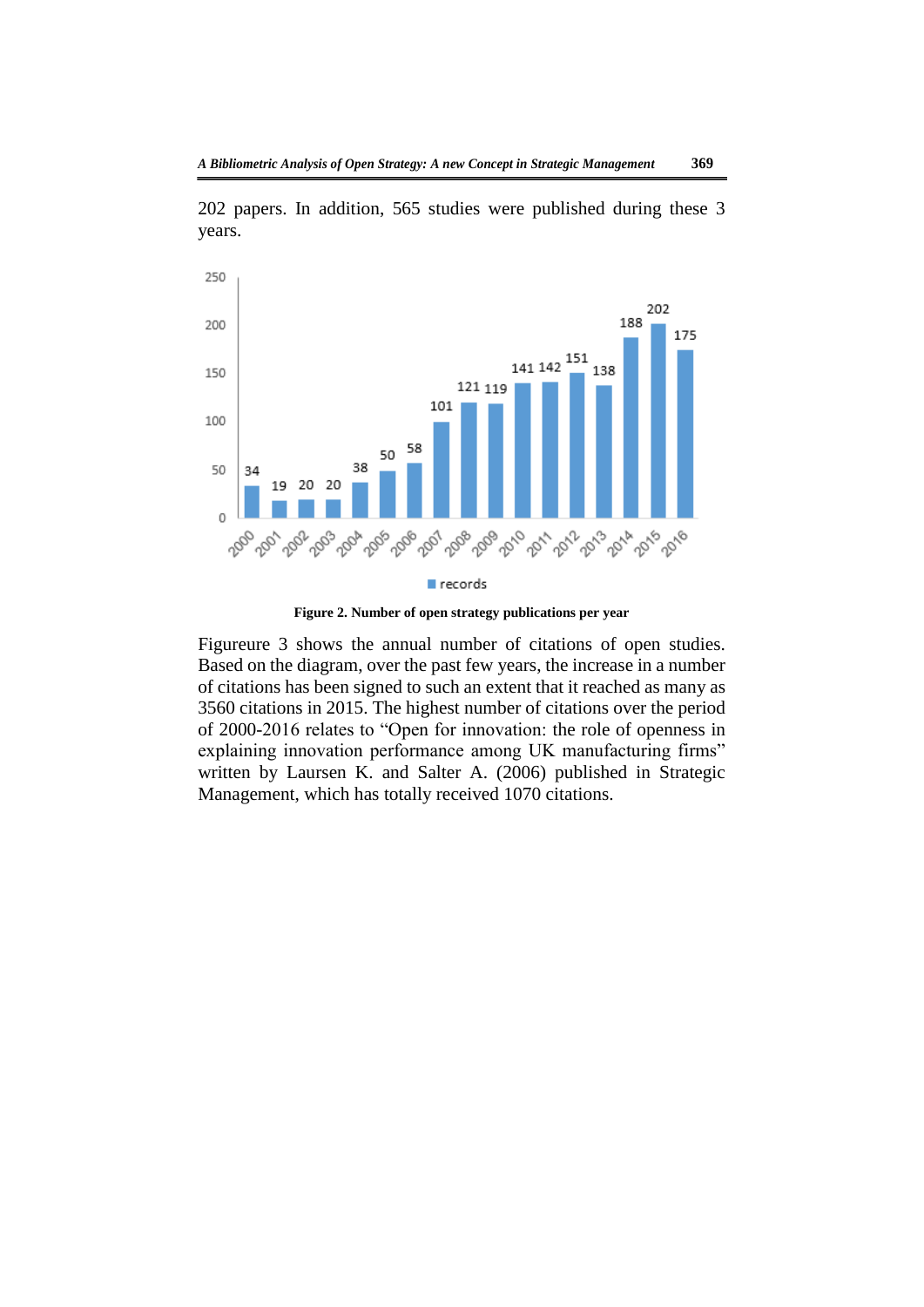

Table 2 presents the studies conducted specifically on open strategy and mentioned this concept in the topic. Other 1715 studies pointed to open strategy indirectly. Their focus has been on open innovation. Regarding the publication year of these two studies, there is nearly a start point for direct investigation of open strategy. Considering the importance and dominance of open strategy in the content and process of strategy making, more attention ought to be paid to this factor. In spite of this important consideration, unfortunately, the number of studies on open strategy and considering it as an independent factor is rare.

| Rank | <b>Title</b>                                                                | <b>Authors</b>                                                            | <b>Source Title</b>                 | Pub.<br><b>Date</b> | <b>Total</b><br><b>Citati</b><br>ons |
|------|-----------------------------------------------------------------------------|---------------------------------------------------------------------------|-------------------------------------|---------------------|--------------------------------------|
|      | Opening<br>Strategy:<br>Evolution Of A<br>Precarious                        | Richard:<br>Whittington,<br>Cailluet,<br>Ludovic:<br>Yakis-Douglas, Basak | British Journal<br>Of<br>Management | 2011                | 21                                   |
|      | Profession<br><b>Strategies</b><br>Open<br>Innovation<br>And<br>Performance | Barge-Gil, Andreas                                                        | Industry<br>And<br>Innovation       | 2013                |                                      |

**Table 2. Specific studies on Open Strategy**

**The major language**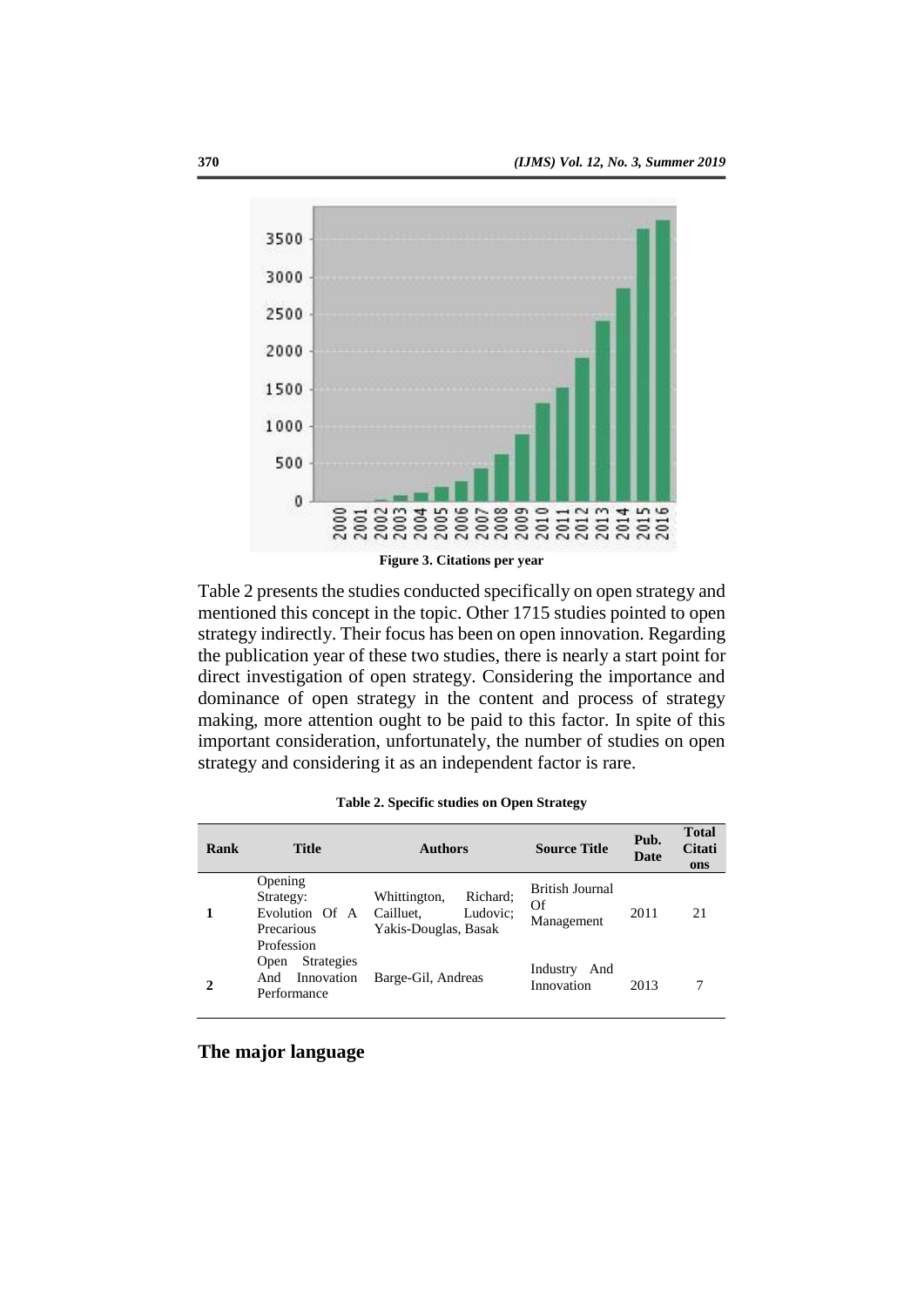As shown in Table 3, five languages were found as the most common ones in studies related to open strategy. English ranks first in the table with a frequency of 1679 studies.

| Languages  | <b>Records</b> | % Of 1717 |
|------------|----------------|-----------|
| English    | 1679           | 97.787    |
| Chinese    | 18             | 1.048     |
| Spanish    |                | 0.524     |
| Portuguese |                | 0.408     |
| Czech      |                | 0.116     |

## **The Most Frequent Topics**

The VOSviewer software was used to present the most various topics addressed within this field. Large circles represent the main terms or topics that relate to this field. Keywords including "open innovation strategy", "knowledge management", "supply chain management", "competitive strategy" and "game theory" are clearly the most used keywords during the given period. Using the software, the keywords have been demonstrated within six different clusters represented by different colors as follows:



**Figure 4. Author keywords co-occurrences network**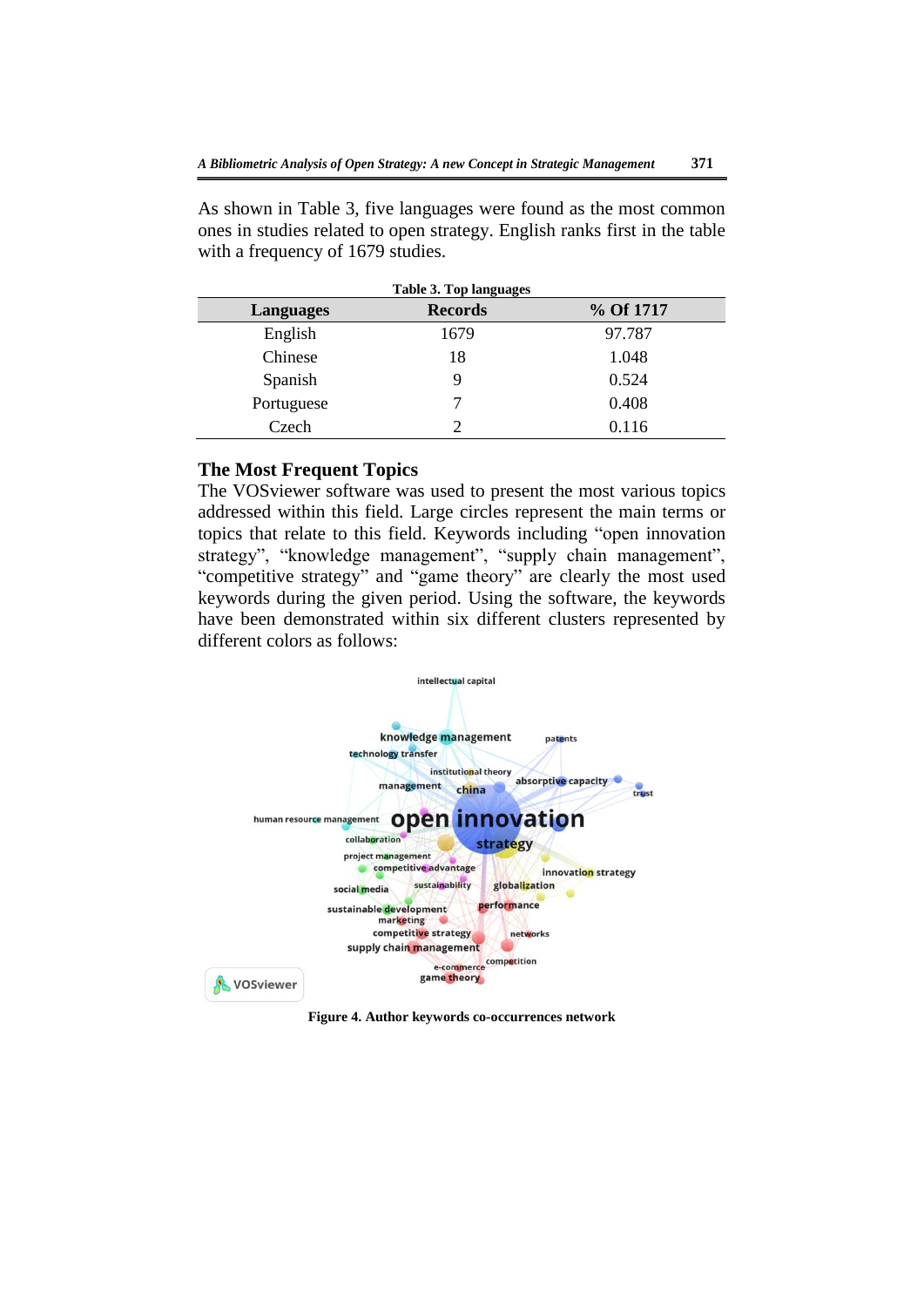

**Figure 5. Co-authorship collaboration between most collaboration intensive countries**

Figureure 5 presents the co-authorship collaboration between researches from various countries. As the Figureure shows, countries including USA, China, England, Italy and Germany have the highest number of researches in this regard. In addition, the frequency of coauthorship collaboration among countries is obvious from the thickness of the lines. The whole list is indicated in the following Figureure:

The most productive institutions from a total of 478 have been Harvard University (n=24, 1.4%) followed by the University of Cambridge (n=18, 1.04%). As mentioned above, the results showed institutional co-authorship between 478 institutions. Figureure 6 reveals the coauthorship collaboration between institutions. Interestingly, Harvard University collaborates seriously with the University of Cambridge. According to the Figureure, notably institutional co-authorship exists between all universities.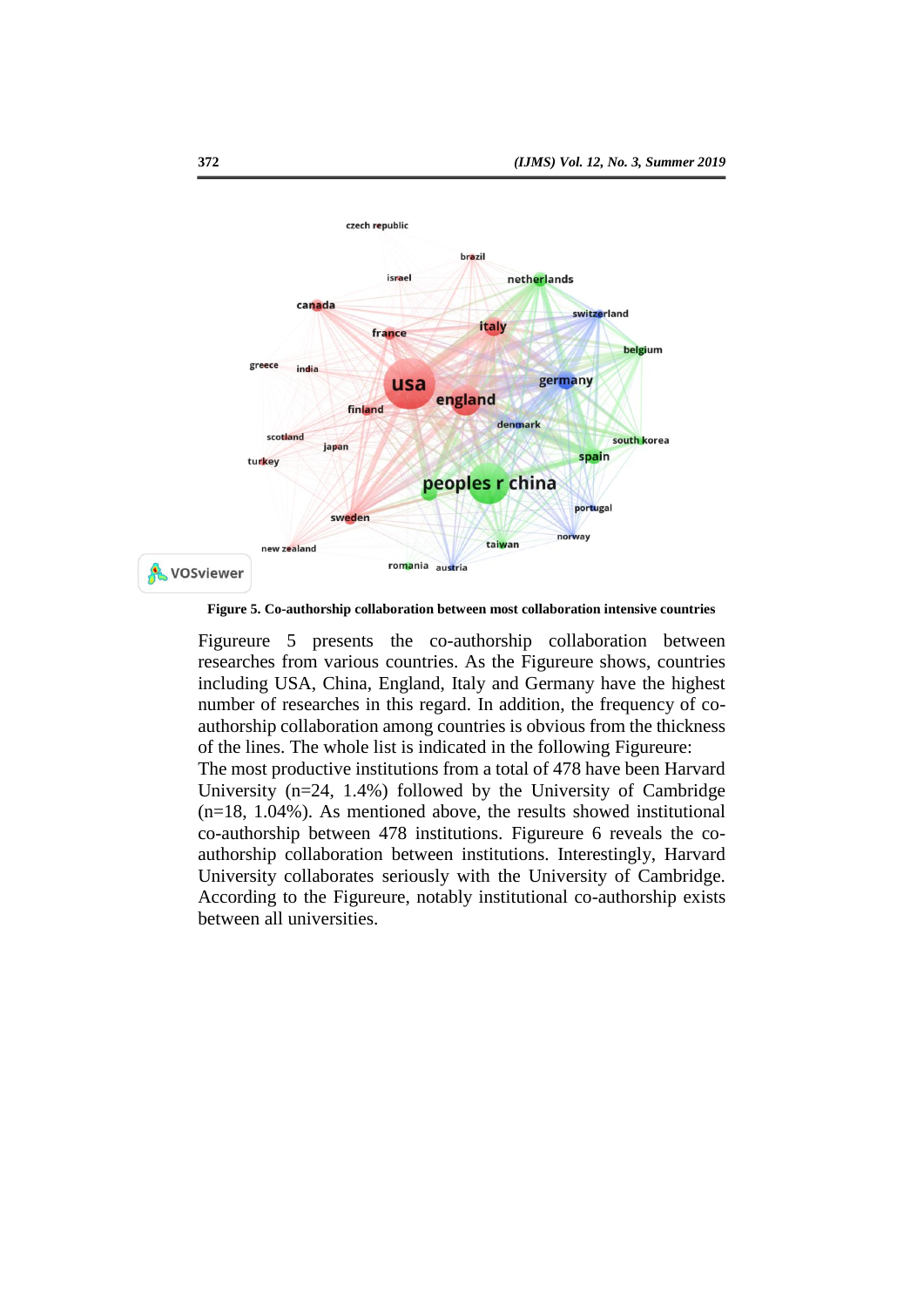

**Figure 6. Co-authorship collaboration of the most collaboration intensive institutions**

#### **Discussions and Conclusions**

According to Whittington et al. (2011), the open strategy is considered a collaborative strategic plan based on information technology and knowledge sharing in the processes of strategic management. Note that this collaboration is expanded beyond the organization's boundaries.

This research presented a bibliometric analysis on open strategy between 2000 and 2016 based on the publications available in the Web of Science (WOS). It provided a general outline of studies on open strategy for determining its trends and popular issues. Our study can be considered a guide to those who intend to work on open strategy by providing different related information about previous studies, citations, searched keywords, important journals, institutions, etc.

The current study also shed light on the research trends of this field. "Open innovation strategy", "innovation strategy", "knowledge management", "supply chain management", "competitive strategy" and "game theory" were found to be the most related topics with an open strategy. Furthermore, the searches suggested that nearly all studies are around innovation. Only two of the studies found directly pointed to open strategy in their topics. One of these studies relates to Whittington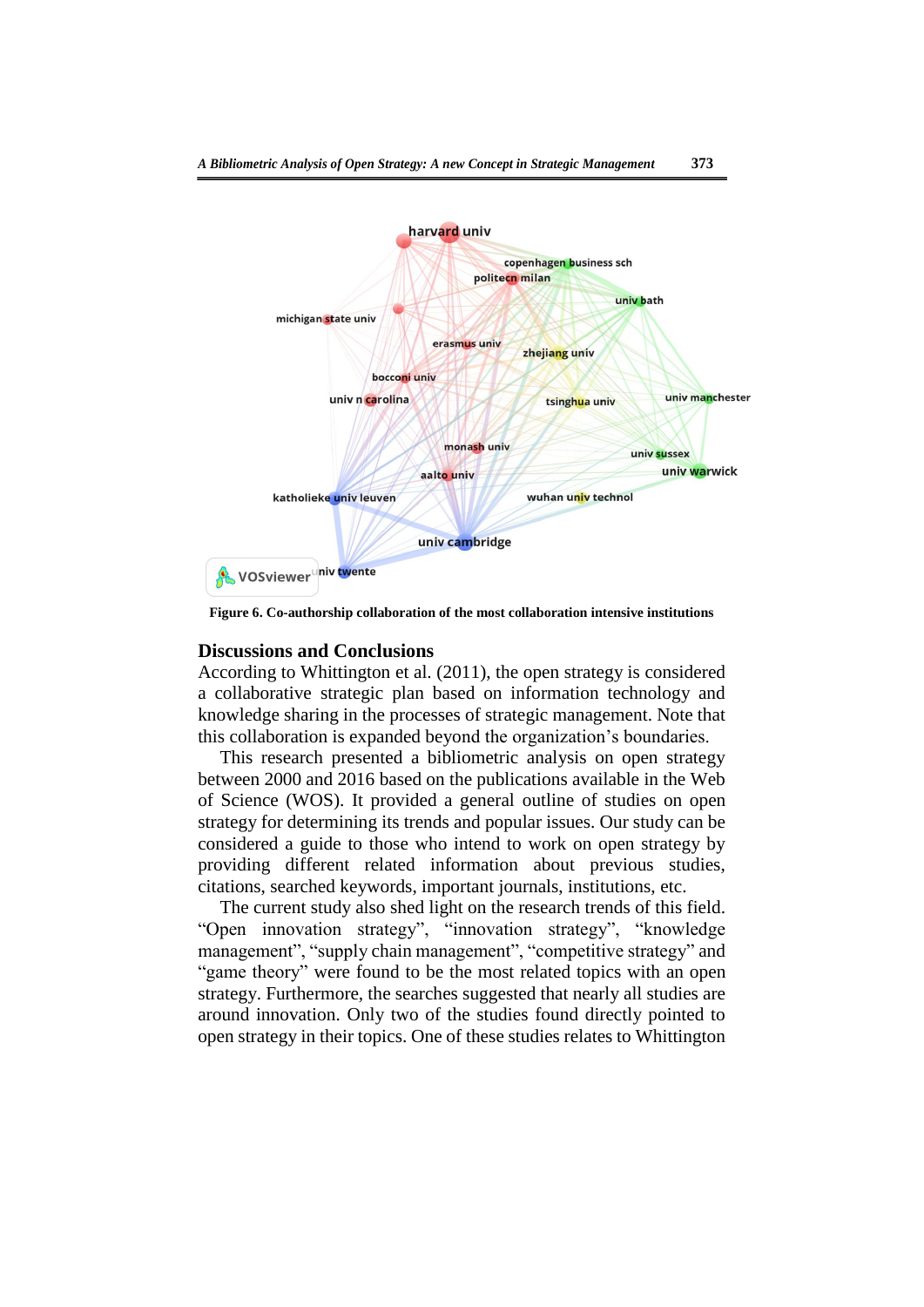et al. (2011) with the title of "opening strategy: evolution of a precarious profession" published in the journal of Management International Review with a total citation of 21. Notably, all these 20 citations were related to the last four years of our investigation period (i.e. 2013, 2014, 2015, and 2016). This study adopted a long-term approach to the development of strategy as a profession. The authors claimed that four forces drive the evolution of strategy including societal, organizational, cultural and technological forces.

The second was "open strategy and innovative performance" by Barge-Gil (2013) published in the journal of industry and innovation with a total citation of 7. All these seven citations were related to the years 2014, 2015, and 2016. This study examined the relationship between open strategies and innovative performance. The author defined four kinds of openness (closed, semi-open, open and ultraopen). Based on this study, 85% of firms were shown to be either closed or semi-open innovators. They observed no willingness for open innovators.

As was observed, even these two specific studies are turning around innovation in the field of open strategy. We can justify it by these sentences of Whittington et al. (2011) that "open strategy builds on the concept of open innovation by which corporations show interest in innovation by sharing knowledge and ideas with communities of external agents". Therefore, open strategy has several characteristics in common with open innovation.

As mentioned above, all citations of the two specific articles were related to recent years beginning from 2013. We can conclude that researchers are moving towards adopting open strategy as an independent field of study and are becoming interested in searching it completely in order to clarify all its unknown aspects and applications. One of the fields that has recently attracted great deal of attention is strategy making in organizations. The open strategy has broken the boundaries and extends the work of strategy making beyond the scope of executives.

Finally, our study suggests a growing trend in the contents and processes of strategic management. Therefore, it is recommended that organizations predict and provide mechanisms to gain benefit from the potentials of open strategy that is based on collective wisdom and remodel their businesses.

For future researches, researchers are better to consider a bibliometric analysis using other databases like Google Scholar or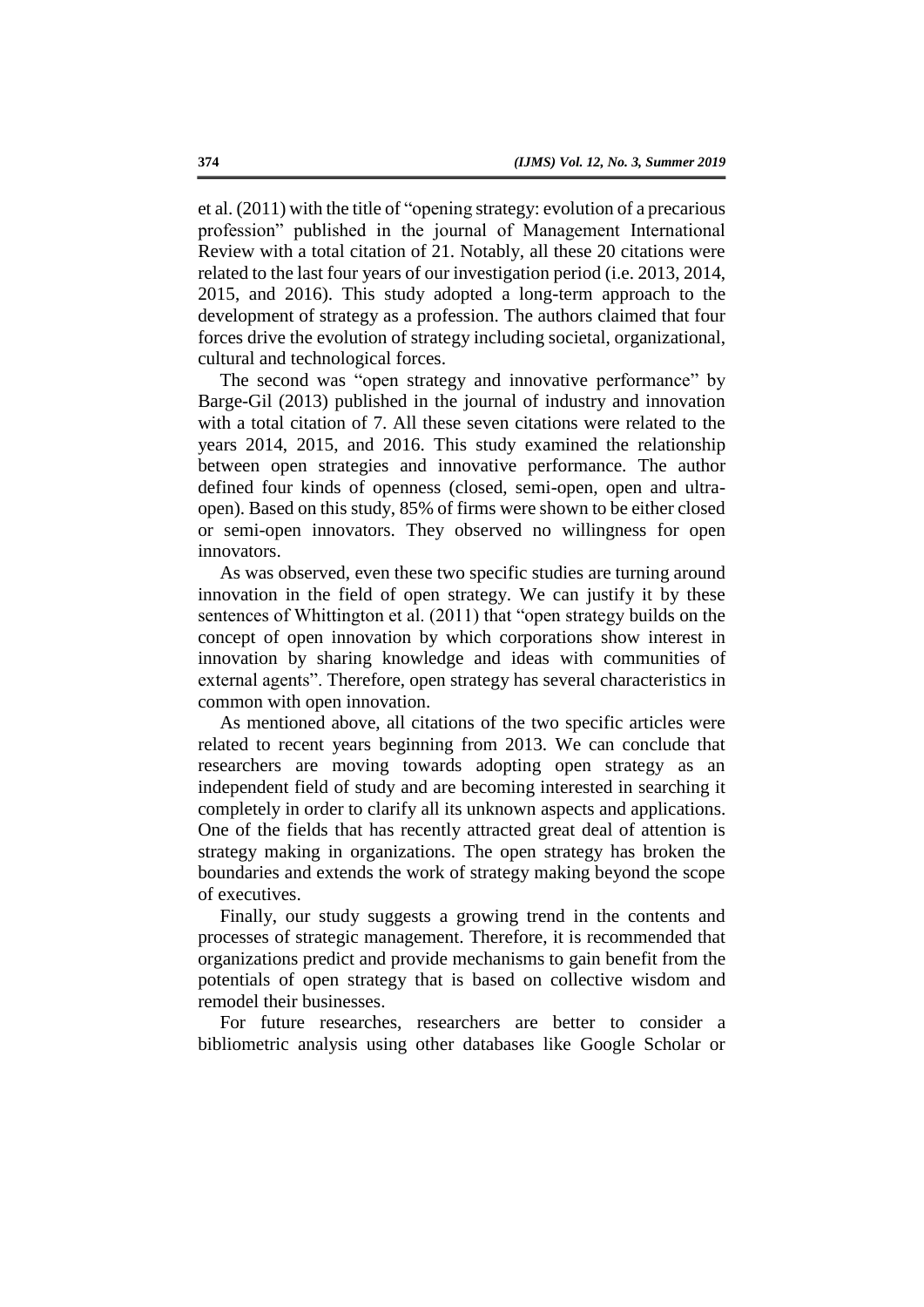Scopus which would be useful for collecting more information, thereby reaching a comprehensive apprehension of the topic. Future research could also use structural indicators to measure the alliance between publications, authors, and area of knowledge using sociograms. In spite of the importance of open strategy, we did not find any studies examining the antecedents and consequences of open strategy during the mentioned period. Thus, it is worthy to work on this part and many other unclear aspects of open strategy that is always defined with the help of open innovation.

In addition, considering the fact that strategy making is often considered a secret process in organizations, it could be interesting to study the extent of popularity of this trend, i.e. open strategy across organizations. Future studies could investigate which type of organizations is interested in following an open strategy.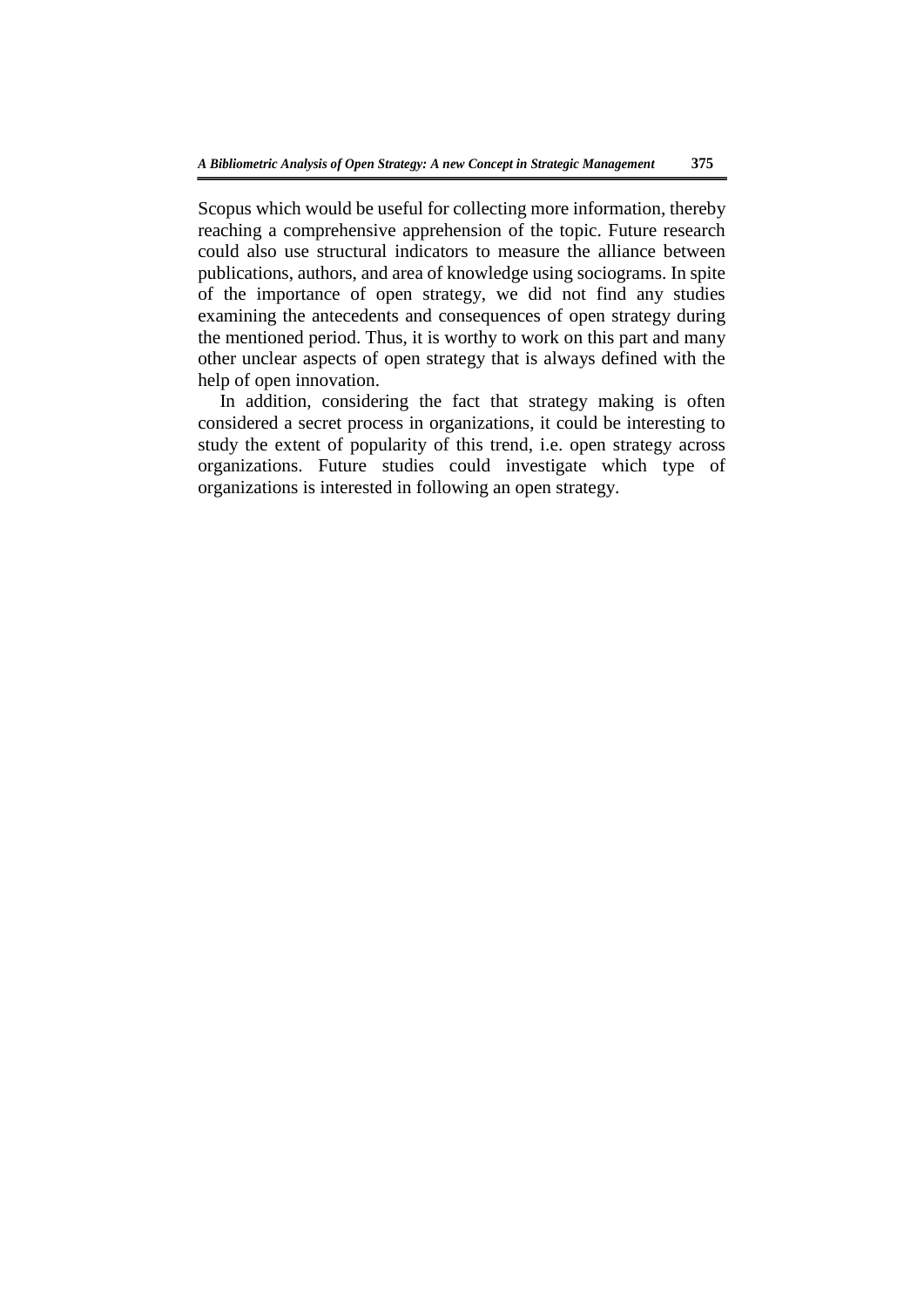### **References**

- Appleyard, M. M., & Chesbrough, H. W. (2017). The dynamics of open strategy: from adoption to reversion. *Long Range Planning*, *50*(3), 310-321.
- Albort-Morant, G., & Ribeiro-Soriano, D. (2016). A bibliometric analysis of the international impact of business incubators. *Journal of Business Research*, *69*(5), 1775-1779.
- Barge-Gil, A. (2013). Open strategies and innovation performance. *Industry and Innovation*, *20*(7), 585-610.
- Birkinshaw, J. (2017). Reflections on open strategy. *Long Range Planning*, *50*(3), 423-426.
- Chesbrough, H. W., & Appleyard, M. M. (2007). Open innovation and strategy. *California management review*, *50*(1), 57-76.
- Friis, O. U. (2015). Openness in strategy: Social strategy practices and practitioner interaction-An opportunity and threat in strategy making. In *The 31st EGOS Colloquium'Organizations and the Examined Life*, Athens, Greece.
- Fu, H. Z., & Ho, Y. S. (2015). A bibliometric analysis of the Journal of Membrane Science (1976-2010). *The Electronic Library*, *33*(4), 698-713.
- Gast, A., & Zanini, M. (2012). The social side of strategy. *McKinsey Quarterly*, *2*(1), 82-93.
- Gegenhuber, T., & Dobusch, L. (2017). Making an impression through openness: how open strategy-making practices change in the evolution of new ventures. *Long Range Planning*, *50*(3), 337-354.
- Nag, R., Hambrick, D. C., & Chen, M. J. (2007). What is strategic management, really? Inductive derivation of a consensus definition of the field. *Strategic management journal*, *28*(9), 935-955.
- Ponce, F. A., & Lozano, A. M. (2010). Highly cited works in neurosurgery part I: The 100 top-cited papers in neurosurgical journals, a review. *Journal of Neurosurgery, 112*(2), 223-232.
- Pittz, T. G., & Adler, T. (2016). An exemplary of open strategy: decision-making within multi-sector collaborations. *Management Decision*, *54*(7), 1595-1614.
- Shakiba, M., Ale Ebrahim, N., Danaee, M., Bakhtiyari, K., & Sundararajan, E. (2016). A Comprehensive Comparison of Educational Growth within Four Different Developing Countries between 1990 and 2012. Revista de Gestão e Secretariado, 6(3), 152- 174.